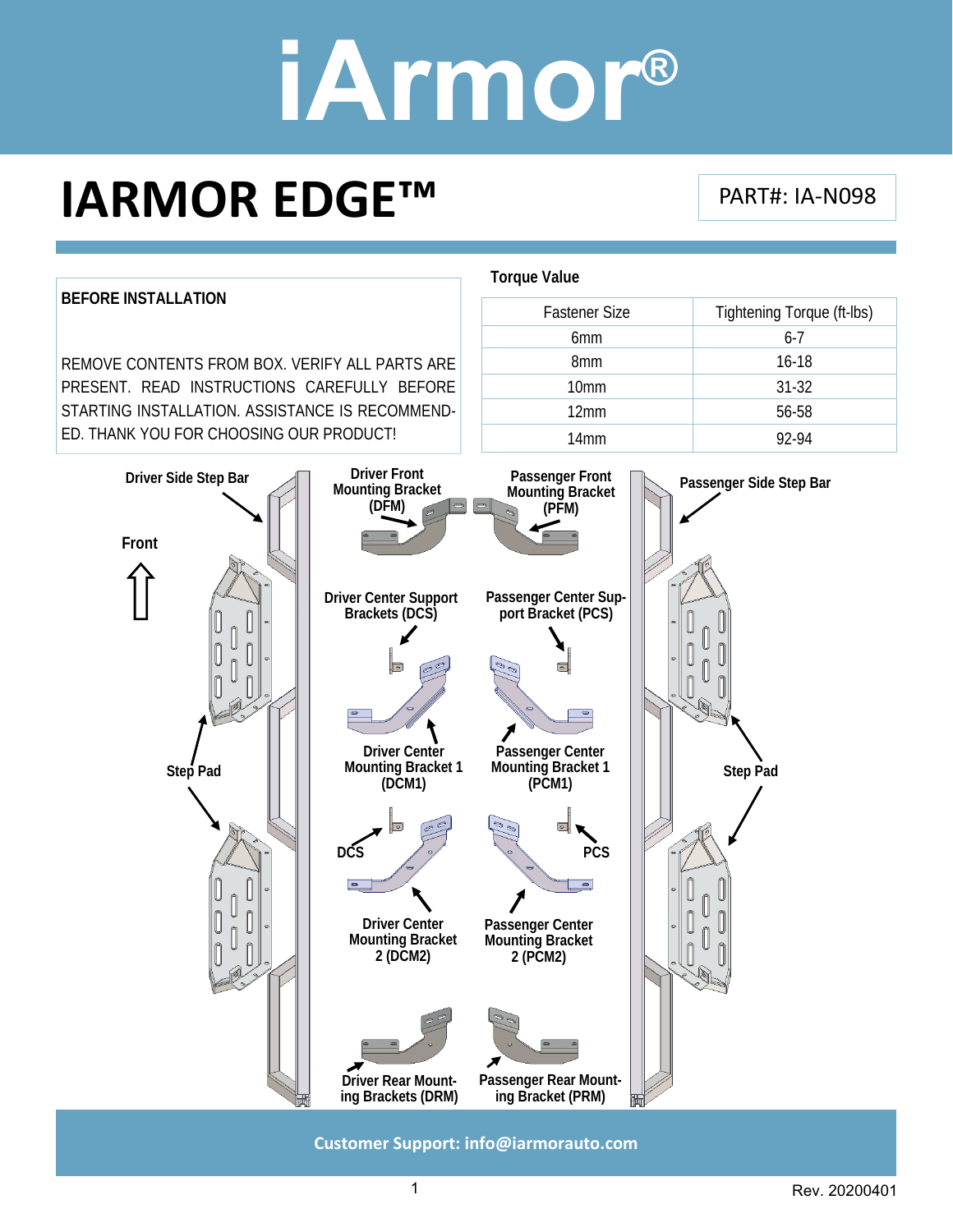

**The instruction here is for your reference only. We strongly recommend the professional installer for best result. We are not responsible for any damage caused by the installation**.

#### **STEP 1**

Install the Step Pads onto the step bars with (32) M6X1-20 T-Bolts, (32) M6 Flat Washers, (32) M6 Nylon Lock Nuts and (8) M6X1-20 Flat Sunk Head Bolts.







### **STEP 2**

Starting on the driver side front of the vehicle, remove the plastic plugs or hex bolts covering the (2) threaded holes in the body panel, **(Fig 1)**.

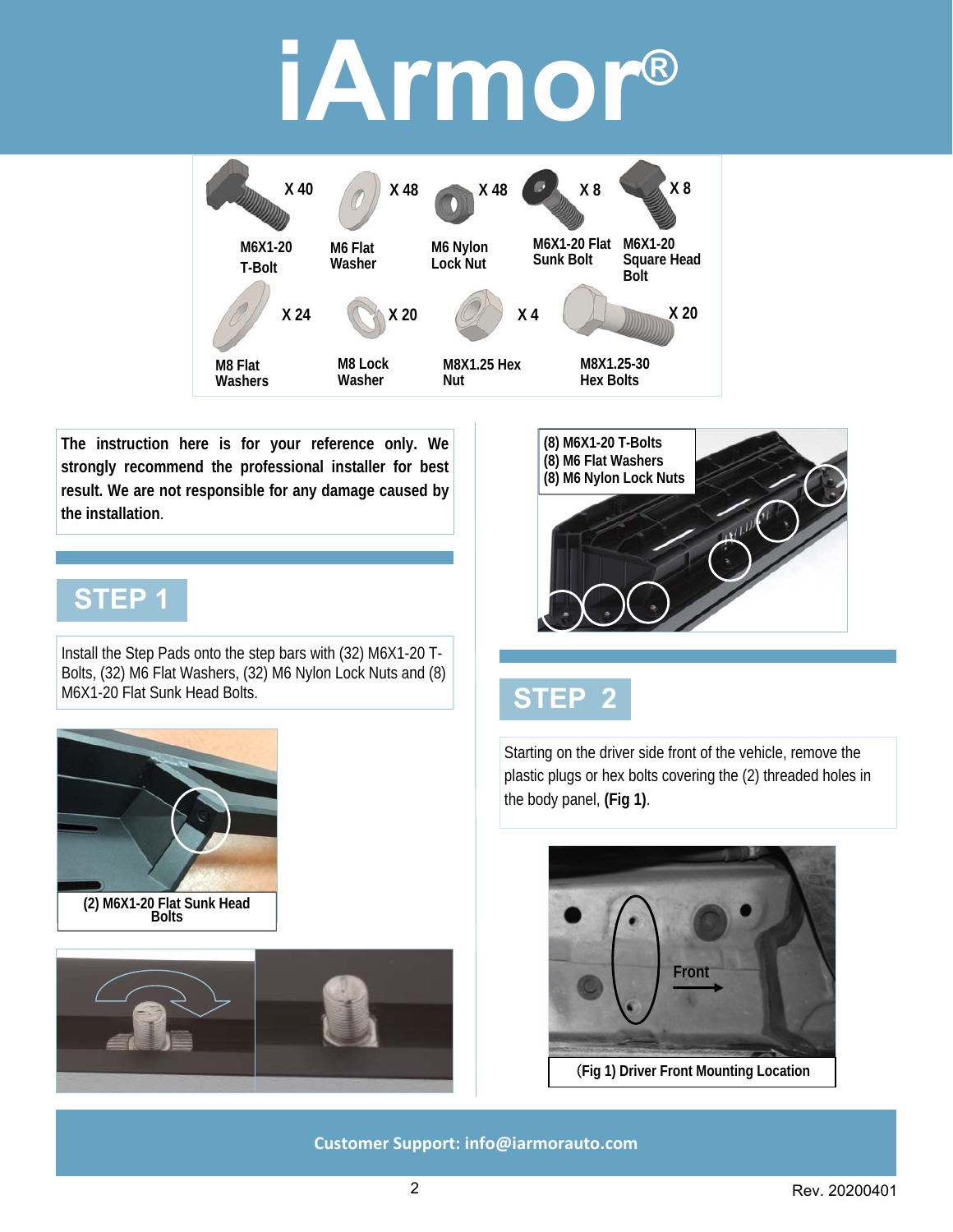### **STEP 3**

Select the Driver side front Mounting Bracket **(DFM)**, **(Fig 2)**. Attach the Bracket to the vehicle using the included (2) M8X1.25-30 Hex Bolts, (2) M8 Lock Washers and (2) M8 Flat Washers, **(Fig 3)**. Do not tighten hardware at this time.



Assemble the Driver Center Mounting Bracket 1 **(DCM1)** and Driver Center Support Bracket **(DCS)** with (1) M8X1.25-30 Hex Bolt, (2) M8 Flat Washer, (1) M8 Lock Washer and (1) M8X1.25 Hex Nut, **(Fig 4)**.

**(1) M8X1.25-30 Hex Bolt (2) M8 Flat Washers (1) M8 Lock Washer (1) M8X1.25 Hex Nut** 



**(Fig 4) Driver Center Mounting Bracket 1 Assembly** 

### **STEP 5**

Move to the next mounting location; Install the Assembled Driver Center Mounting Bracket 1, with (2) M8X1.25-30 Hex Bolt, (2) M8 Flat Washer and (2) M8 Lock Washer, **(Fig 5 & 6)**.



### **STEP 6**

Assemble the Driver Center Mounting Bracket 2 **(DCM2)** and Driver Center Support Bracket **(DCS)** with (1) M8x1.25-30 Hex Bolt, (2) M8 Flat Washer, (1) M8 Lock Washer and (1) M8X1.25 Hex Nut, **(Fig 7)**.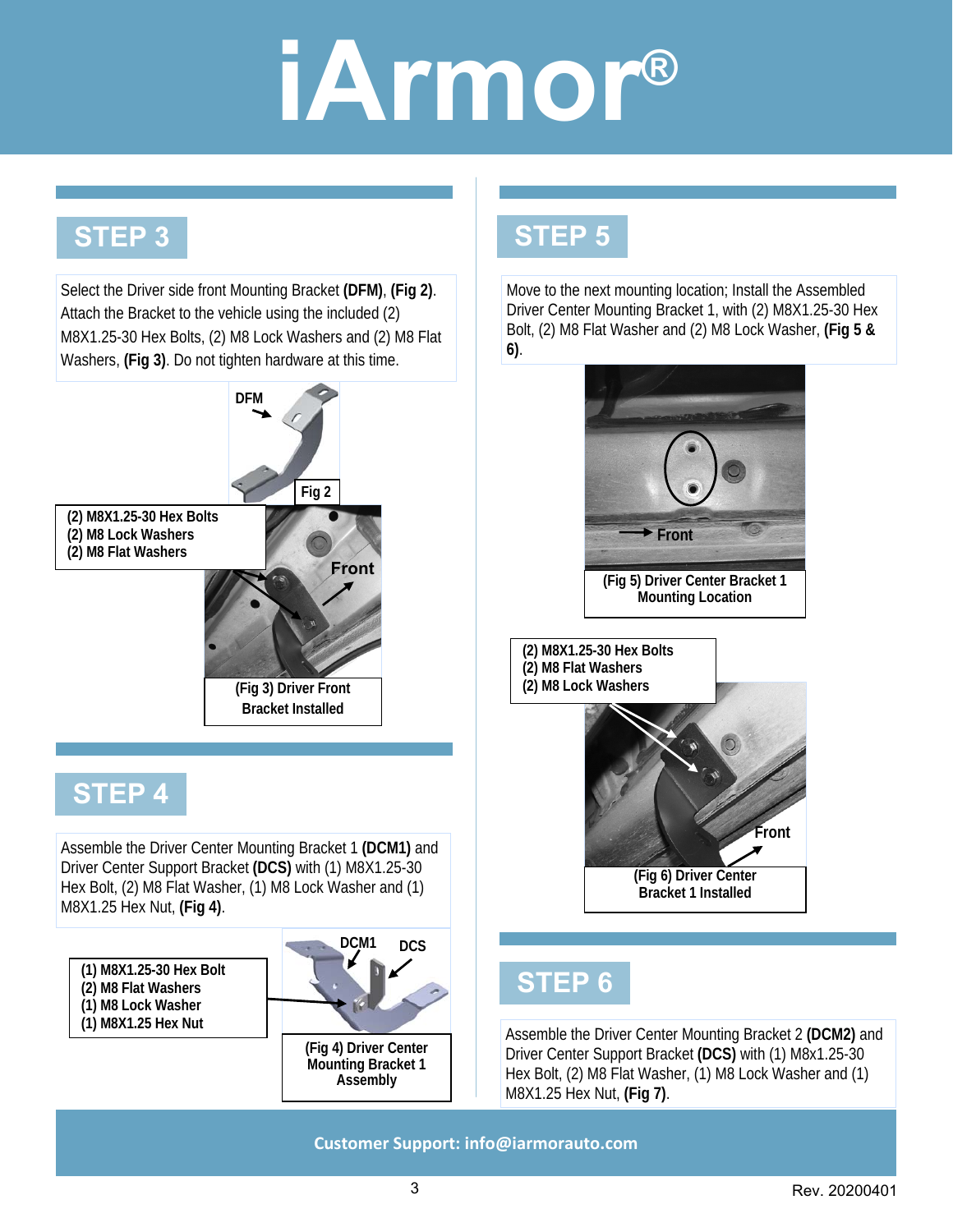**(1) M8X1.25-30 Hex Bolt (2) M8 Flat Washers (1) M8 Lock Washer (1) M8X1.25 Hex Nut** 



### **STEP 7**

Continue to the 3rd mounting location, **(Fig 8)**. Repeat **Step 5**  to install the Assembled Driver Center Mounting Bracket 2 **(Fig 9)**.



#### **STEP 8**

Continue to the last mounting location at the back of the cab, **(Fig 10)**. Repeat **Step 5** to install (1) Driver Side Rear Mounting Bracket **(DRM)**, **(Fig 11)**.



**(Fig 11) Driver rear Bracket Installed** 

#### **STEP 9**

Once all (4) Brackets have been fully installed, attach the Assembled Driver Step Bar onto the brackets with (4) M6X1- 20 T-Bolts, (4) M6X1-20 Square Head Bolts,(8) M6 Flat Washers and (8) M6 Nylon Lock Nuts, **(Fig 12)**. Do not tighten hardware at this time.